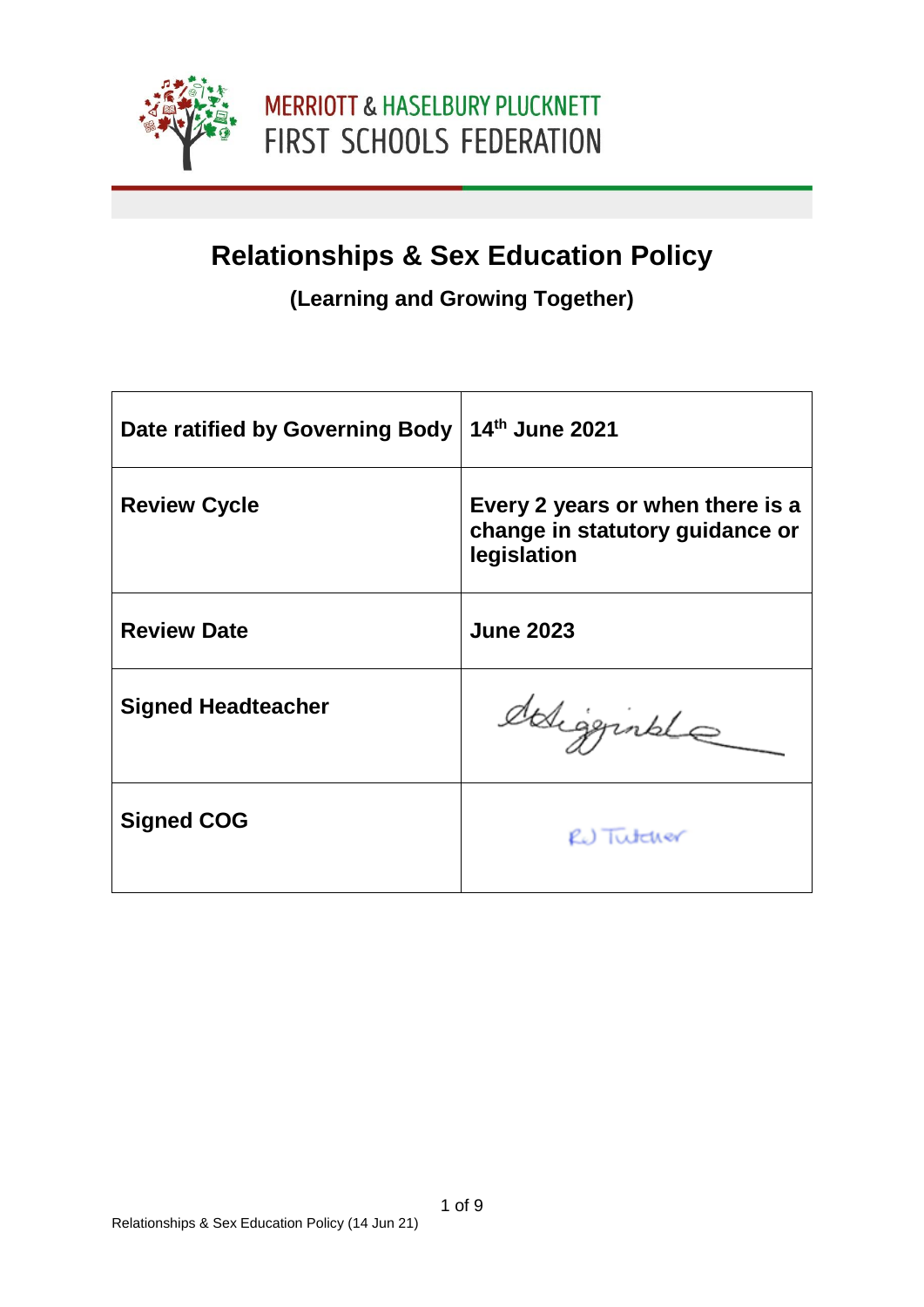

- 1. **Aims** The aims of Relationships and Sex Education (RSE) at our Federation are to:
	- a. To provide the knowledge and information to which all pupils are entitled.
	- b. To raise pupils' self-esteem and confidence, especially in their relationships with others.
	- c. To help pupils to develop skills and to make the most of their abilities.
	- d. To develop pupils' understanding of the importance of a healthier safer lifestyle.
	- e. To provide a description of how RSE is delivered, monitored and evaluated in the school.
	- f. To help pupils learn to respect and care for their bodies.
	- g. To help pupils, parents and carers learn **how** to gain access to information and support.

#### 2. **Values Framework**

- a. All those who teach aspects of RSE within school, including visitors, are expected to be guided by the following values framework which represents the values held in common by the whole school community.
- b. The teaching of RSE will encourage pupils to:
	- i) Value and respect themselves.
	- ii) Value and respect others.
	- iii) Value and respect differences in people's religion, culture, sexual orientation, physical and mental ability and social background.

#### 3. **Statutory requirements**

- a. As a maintained First school with Primary age children we must provide Relationships Education to all pupils as per section 34 of the [Children and Social](http://www.legislation.gov.uk/ukpga/2017/16/section/34/enacted)  [work act 2017.](http://www.legislation.gov.uk/ukpga/2017/16/section/34/enacted)
- b. However, we are not required to provide sex education but we do need to teach the elements of sex education contained in the science curriculum.
- c. In teaching RSE, we must have regard to [guidance](https://www.gov.uk/government/consultations/relationships-and-sex-education-and-health-education) issued by the secretary of state as outlined in section 403 of the [Education Act 1996.](http://www.legislation.gov.uk/ukpga/1996/56/contents)
- d. We are also required to comply with relevant requirements of the Equality Act 2010. (Further guidance is available for schools in [The Equality Act 2010 and](https://assets.publishing.service.gov.uk/government/uploads/system/uploads/attachment_data/file/315587/Equality_Act_Advice_Final.pdf)  [schools advice.](https://assets.publishing.service.gov.uk/government/uploads/system/uploads/attachment_data/file/315587/Equality_Act_Advice_Final.pdf) Schools should pay particular attention to the [Public sector](https://www.gov.uk/government/publications/public-sector-equality-duty)  [equality duty \(PSED\)](https://www.gov.uk/government/publications/public-sector-equality-duty) (s.149 of the Equality Act).)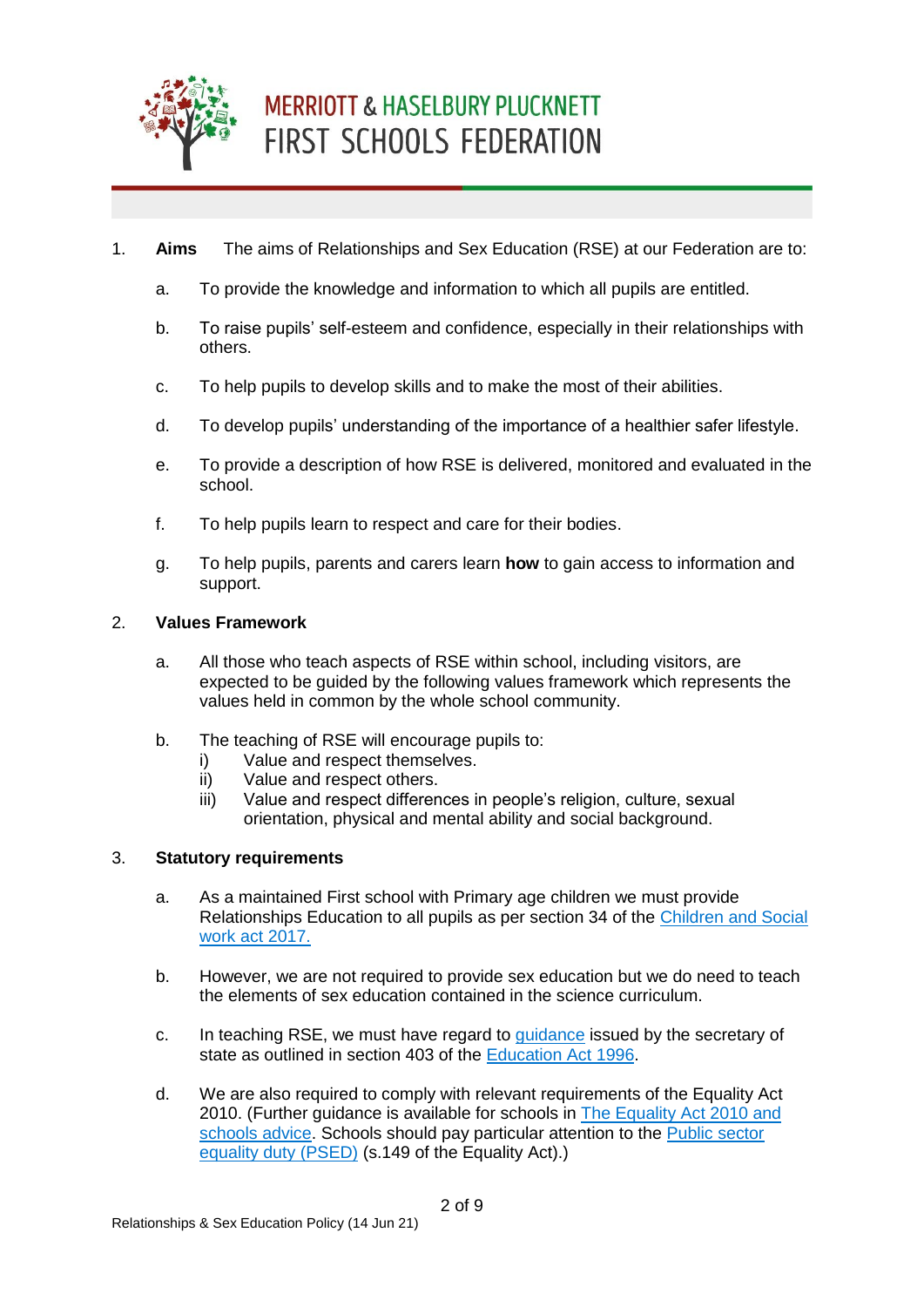

4. **Policy Development** This policy has been written in consultation with governors, staff, parents/carers, pupils and the wider community (including middle schools).

#### 5. **Definition**

- a. Relationships Education 'To embrace the challenges of creating a happy and successful adult life, pupils need knowledge that will enable them to make informed decisions about their wellbeing, health and relationships to build their self-efficacy.' (DfE relationship education guidance 2019).
- b. Personal, social, health and economic (PSHE) education 'PSHE is an important and necessary part of all pupils' education. All schools should teach PSHE' (DfE PSHE guidance 2019).
- c. Relationships Education is a compulsory subject that is taught alongside our PSHE curriculum. We are choosing to deliver our Relationships Education as part of our timetabled PSHE programme.
- d. At Haselbury Plucknett Church of England School, in light of our Christian ethos, we value the importance of good relationships which are rooted in love.

#### 6. **Curriculum**

- a. We use Coram Life Education's SCARF programme to deliver the PSHE curriculum. This covers all aspects of the statutory expectations of Relationships Education.
- b. Each year covers 6 areas:
	- i) Me and my relationships.
	- ii) Valuing difference.
	- iii) Keeping myself safe.
	- iv) Rights and Responsibilities.
	- v) Being my best.
	- vi) Growing and changing.
- c. We take into account the age, needs and feelings of pupils. If pupils ask questions outside the scope of this policy, teachers will respond in an appropriate manner so they are fully informed and don't seek answers online.

#### 7. **Delivery of RSE**

- a. RSE is taught within the personal, social, health and economic (PSHE) education curriculum. Biological aspects of RSE are taught within the science curriculum, and other aspects are included in religious education (RE).
- b. 'Relationships' education focuses on teaching the fundamental building blocks and characteristics of positive relationships.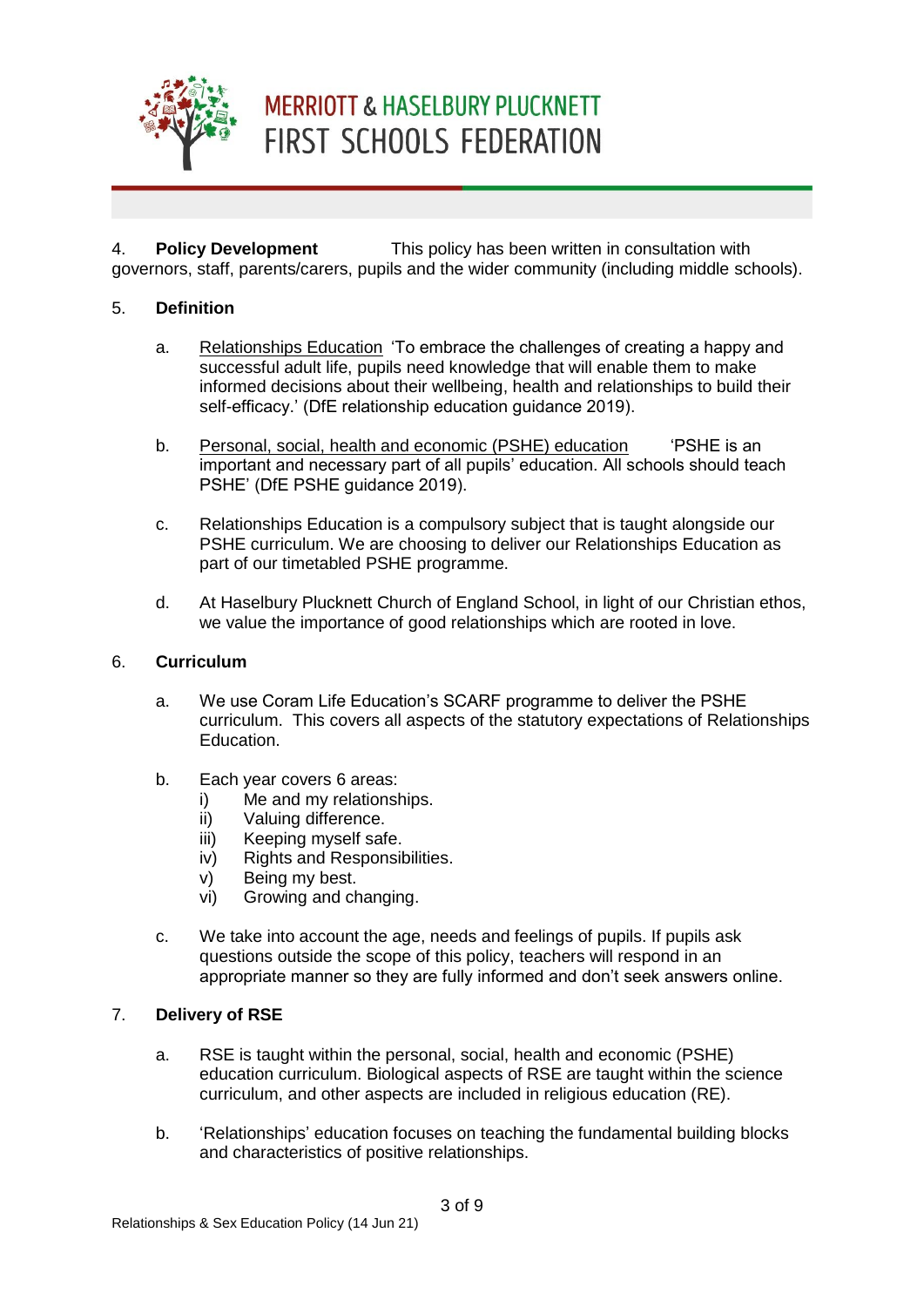

c. These areas of learning are taught within the context of family life taking care to ensure that there is no stigmatisation of children based on their home circumstances (families can include single parent families, LGBT parents, families headed by grandparents, adoptive parents, foster parents/carers amongst other structures) along with reflecting sensitively that some children may have a different structure of support around them (for example: looked after children or young carers).

#### 8. **Roles and responsibilities**

- a. The governing board: The governing board has delegated the approval of this policy to the Headteacher.
- b. The Headteacher: The Headteacher is responsible for ensuring that RSE is taught consistently across the school, and for managing requests to withdraw pupils from non-statutory / non-science components of RSE (see section 9).
- c. Staff: Staff are responsible for:
	- i) Delivering RSE in a sensitive way.
	- ii) Modelling positive attitudes to RSE.
	- iii) Monitoring progress.
	- iv) Responding to the needs of individual pupils.
	- v) Responding appropriately to pupils whose parents wish them to be withdrawn from the [non-statutory/non-science] components of RSE.
- d. Staff do not have the right to opt out of teaching RSE. Staff who have concerns about teaching RSE are encouraged to discuss this with the Headteacher. All Teaching Staff and TAs are involved in the delivery of the RSE programme.
- d. Pupils: Pupils are expected to engage fully in RSE and, when discussing issues related to RSE, treat others with respect and sensitivity.

#### 9. **Parents' right to withdraw**

- a. Parents do not have the right to withdraw their children from Relationships Education.
- b. Parents have the right to withdraw their children from the non-statutory / nonscience components of Sex Education within RSE.
- c. Requests for withdrawal from the Sex Education elements should be put in writing using the form found in Annex B of this policy, and addressed to the Headteacher.

10. **Training** It is the responsibility of the PSHE coordinator to identify and access training opportunities available to ensure all staff are confident to teach PSHE and Relationships Education. This will be done as part of the monitoring and evaluation process.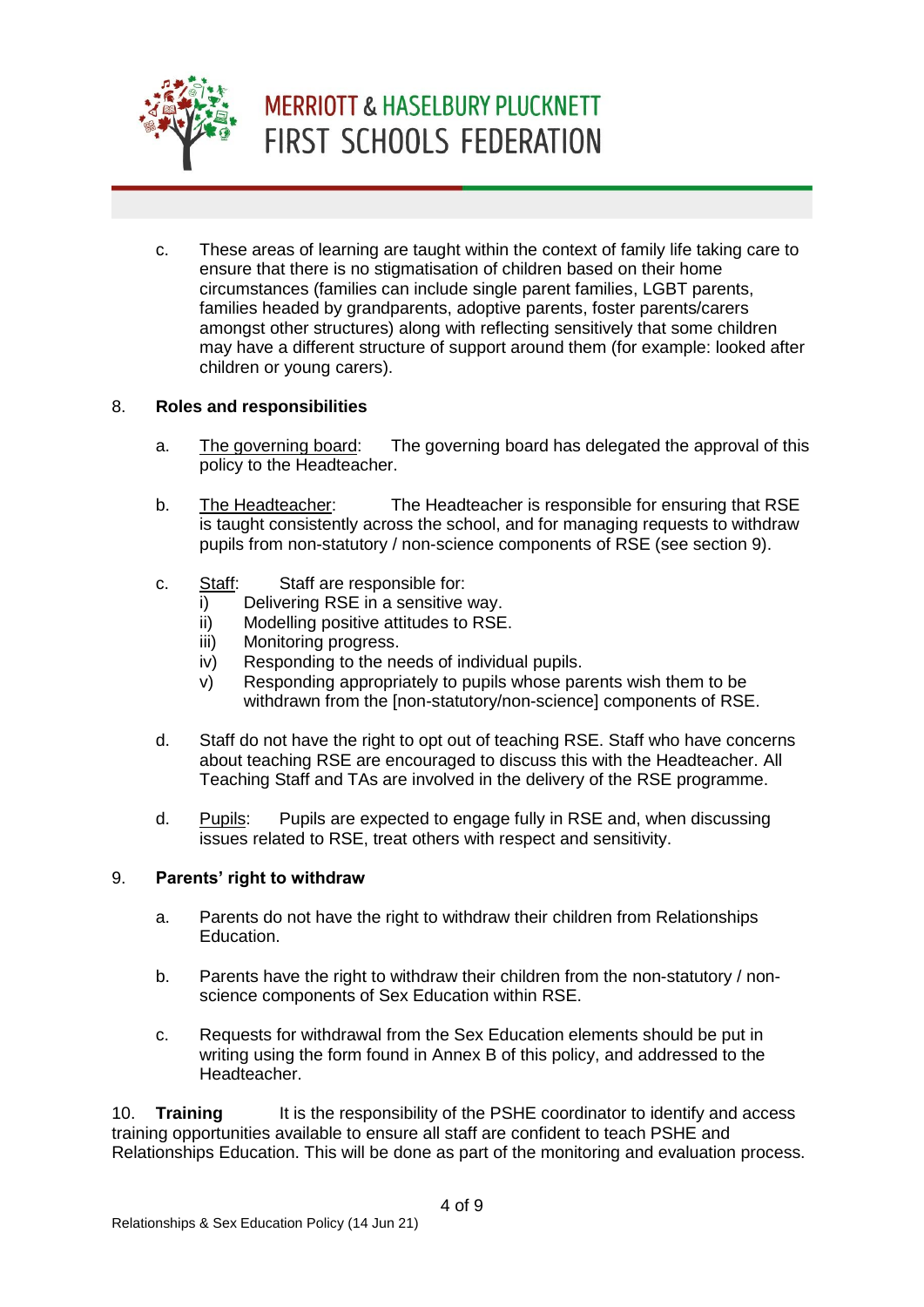

11. **Monitoring and evaluation** Class teachers will use their knowledge of the curriculum to conduct formative and summative assessment throughout the year. The Senior Leadership Team and PSHE subject lead will be responsible for monitoring and evaluating the delivery of the RSE programme. This may include learning walks, observations and pupil and parent voice.

#### 12. **Links to other policies**

- a. Equal Opportunities.
- b. Child Protection.
- c. Data Protection.
- d. Behaviour.
- e. Anti-Bullying.
- f. Online Safety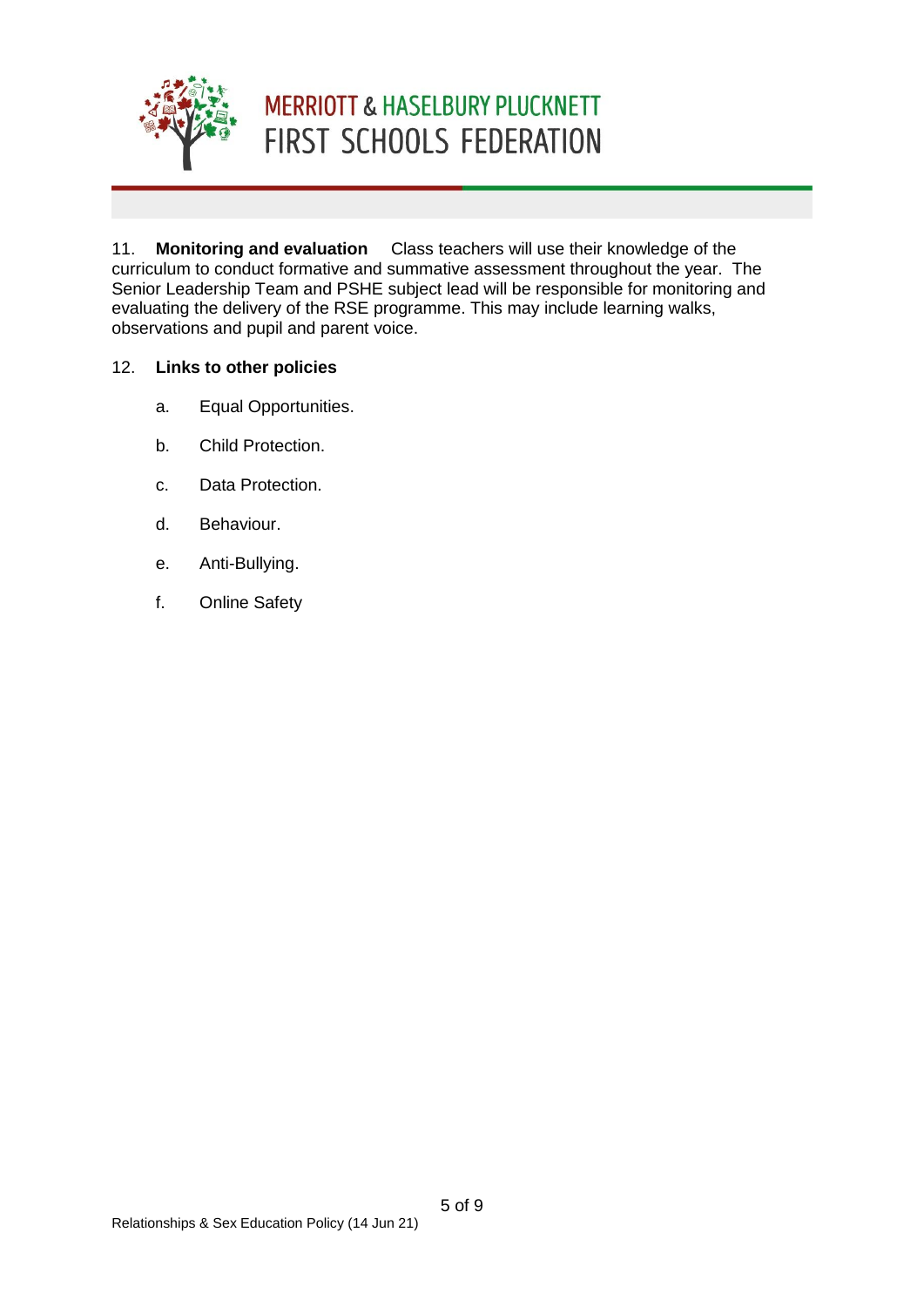

Annex A to Relationships & Sex Education Policy

#### **WHAT PUPILS SHOULD KNOW**

1. By the end of primary school (Year 6) pupils should know

| <b>TOPIC</b>                                      | PUPILS SHOULD KNOW                                                                                                                                                                                                                                                                                                                                                                                                                                                                                                                                                                                                                                                                                                                                                                                                                                                                                                                                                                                                                                                                                             |
|---------------------------------------------------|----------------------------------------------------------------------------------------------------------------------------------------------------------------------------------------------------------------------------------------------------------------------------------------------------------------------------------------------------------------------------------------------------------------------------------------------------------------------------------------------------------------------------------------------------------------------------------------------------------------------------------------------------------------------------------------------------------------------------------------------------------------------------------------------------------------------------------------------------------------------------------------------------------------------------------------------------------------------------------------------------------------------------------------------------------------------------------------------------------------|
| 1. Families<br>and people<br>who care<br>about me | a. That families are important for children growing up because they can<br>give love, security and stability.<br>b. The characteristics of healthy family life, commitment to each other,<br>including in times of difficulty, protection and care for children and other<br>family members, the importance of spending time together and sharing<br>each other's lives.<br>c. That others' families, either in school or in the wider world,<br>sometimes look different from their family, but that they should respect<br>those differences and know that other children's families are also<br>characterised by love and care.<br>d. That stable, caring relationships, which may be of different types, are<br>at the heart of happy families, and are important for children's security as<br>they grow up.<br>e. That marriage represents a formal and legally recognised<br>commitment of two people to each other which is intended to be lifelong.<br>f. How to recognise if family relationships are making them feel<br>unhappy or unsafe, and how to seek help or advice from others if<br>needed |
| 2. Caring<br>Friendships                          | a. How important friendships are in making us feel happy and secure,<br>and how people choose and make friends.<br>b. The characteristics of friendships, including mutual respect,<br>truthfulness, trustworthiness, loyalty, kindness, generosity, trust, sharing<br>interests and experiences and support with problems and difficulties.<br>c. That healthy friendships are positive and welcoming towards others,<br>and do not make others feel lonely or excluded.<br>d. That most friendships have ups and downs, and that these can often<br>be worked through so that the friendship is repaired or even<br>strengthened, and that resorting to violence is never right.<br>e. How to recognise who to trust and who not to trust, how to judge<br>when a friendship is making them feel unhappy or uncomfortable,<br>managing conflict, how to manage these situations and how to seek help<br>or advice from others, if needed.                                                                                                                                                                    |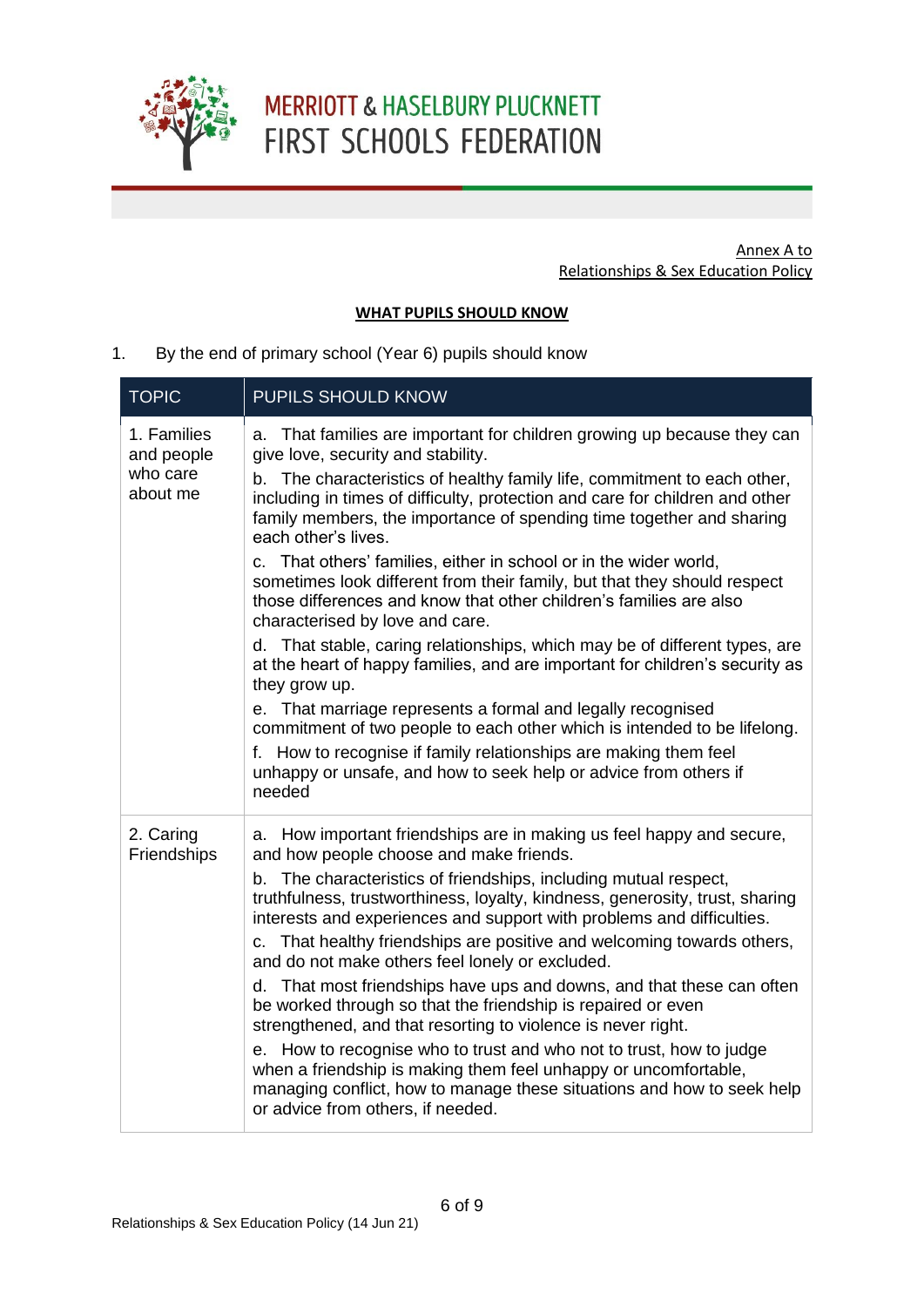

| <b>TOPIC</b>                   | PUPILS SHOULD KNOW                                                                                                                                                                                                                                                                                                                                                                                                                                                                                                                                                                                                                                                                                                                                                                                                                                                                                                                                                                                                                                                                                             |
|--------------------------------|----------------------------------------------------------------------------------------------------------------------------------------------------------------------------------------------------------------------------------------------------------------------------------------------------------------------------------------------------------------------------------------------------------------------------------------------------------------------------------------------------------------------------------------------------------------------------------------------------------------------------------------------------------------------------------------------------------------------------------------------------------------------------------------------------------------------------------------------------------------------------------------------------------------------------------------------------------------------------------------------------------------------------------------------------------------------------------------------------------------|
| 3. Respectful<br>relationships | a. The importance of respecting others, even when they are very<br>different from them (for example, physically, in character, personality or<br>backgrounds), or make different choices or have different preferences or<br>beliefs.<br>b. Practical steps they can take in a range of different contexts to<br>improve or support respectful relationships.<br>c. The conventions of courtesy and manners.<br>d. The importance of self-respect and how this links to their own<br>happiness.<br>e. That in school and in wider society they can expect to be treated with<br>respect by others, and that in turn they should show due respect to<br>others, including those in positions of authority.<br>f. About different types of bullying (including cyberbullying), the impact<br>of bullying, responsibilities of bystanders (primarily reporting bullying to<br>an adult) and how to get help.<br>g. What a stereotype is, and how stereotypes can be unfair, negative or<br>destructive.<br>h. The importance of permission-seeking and giving in relationships<br>with friends, peers and adults. |
| 4. Online<br>relationships     | a. That people sometimes behave differently online, including by<br>pretending to be someone they are not.<br>b. That the same principles apply to online relationships as to face-to<br>face relationships, including the importance of respect for others online<br>including when we are anonymous.<br>c. The rules and principles for keeping safe online, how to recognise<br>risks, harmful content and contact, and how to report them.<br>d. How to critically consider their online friendships and sources of<br>information including awareness of the risks associated with people they<br>have never met.<br>e. How information and data is shared and used online                                                                                                                                                                                                                                                                                                                                                                                                                                |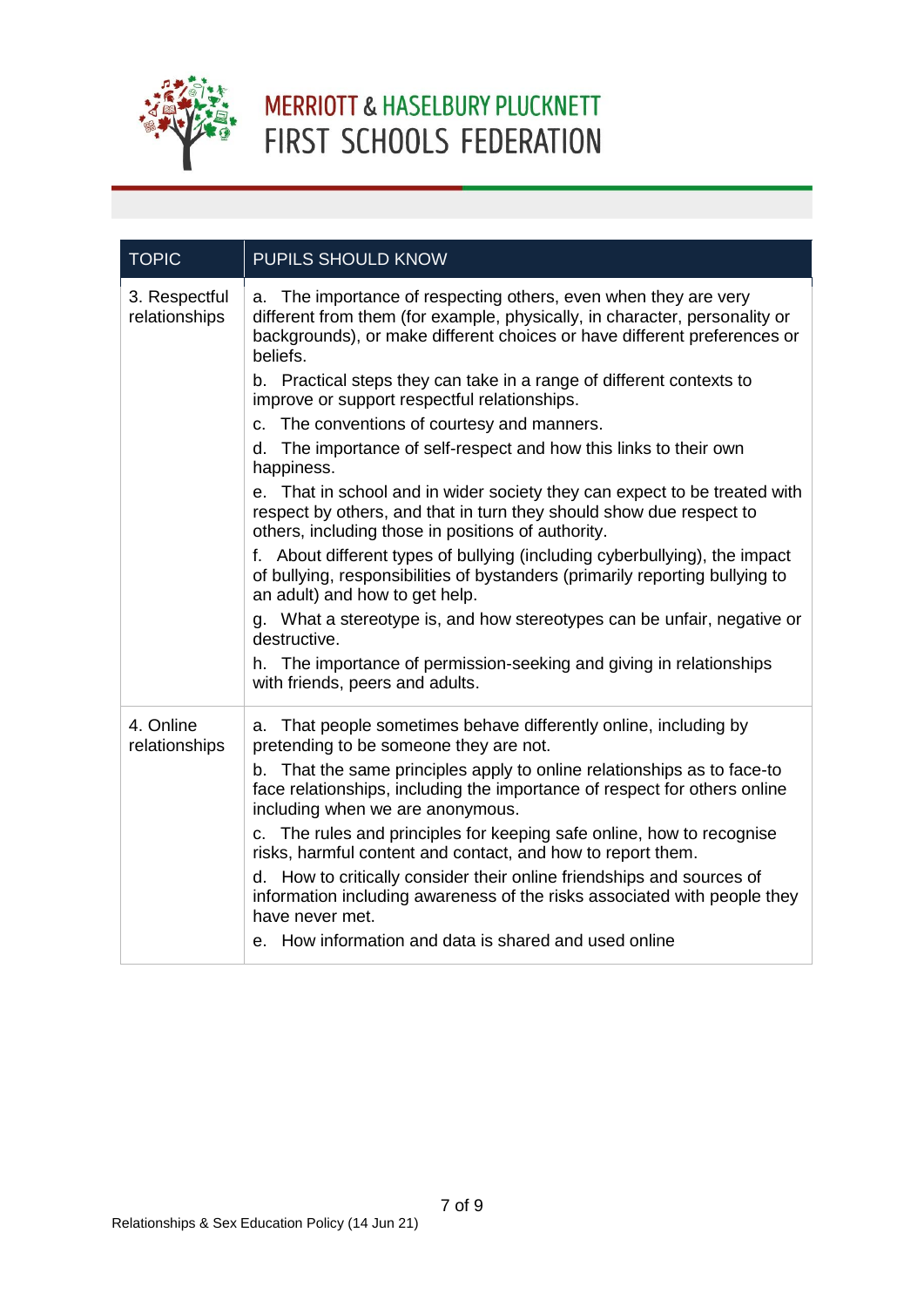

| <b>TOPIC</b>  | PUPILS SHOULD KNOW                                                                                                                                                                                                                                                                                          |  |  |
|---------------|-------------------------------------------------------------------------------------------------------------------------------------------------------------------------------------------------------------------------------------------------------------------------------------------------------------|--|--|
| 5. Being safe | a. What sorts of boundaries are appropriate in friendships with peers<br>and others (including in a digital context).<br>b. About the concept of privacy and the implications of it for both<br>children and adults; including that it is not always right to keep secrets if<br>they relate to being safe. |  |  |
|               | c. That each person's body belongs to them, and the differences<br>between appropriate and inappropriate or unsafe physical, and other,<br>contact.                                                                                                                                                         |  |  |
|               | d. How to respond safely and appropriately to adults they may<br>encounter (in all contexts, including online) whom they do not know.                                                                                                                                                                       |  |  |
|               | e. How to recognise and report feelings of being unsafe or feeling bad<br>about any adult.                                                                                                                                                                                                                  |  |  |
|               | f. How to ask for advice or help for themselves or others, and to keep<br>trying until they are heard.                                                                                                                                                                                                      |  |  |
|               | g. How to report concerns or abuse, and the vocabulary and<br>confidence needed to do so.                                                                                                                                                                                                                   |  |  |
|               | h. Where to get advice e.g. family, school and/or other sources                                                                                                                                                                                                                                             |  |  |